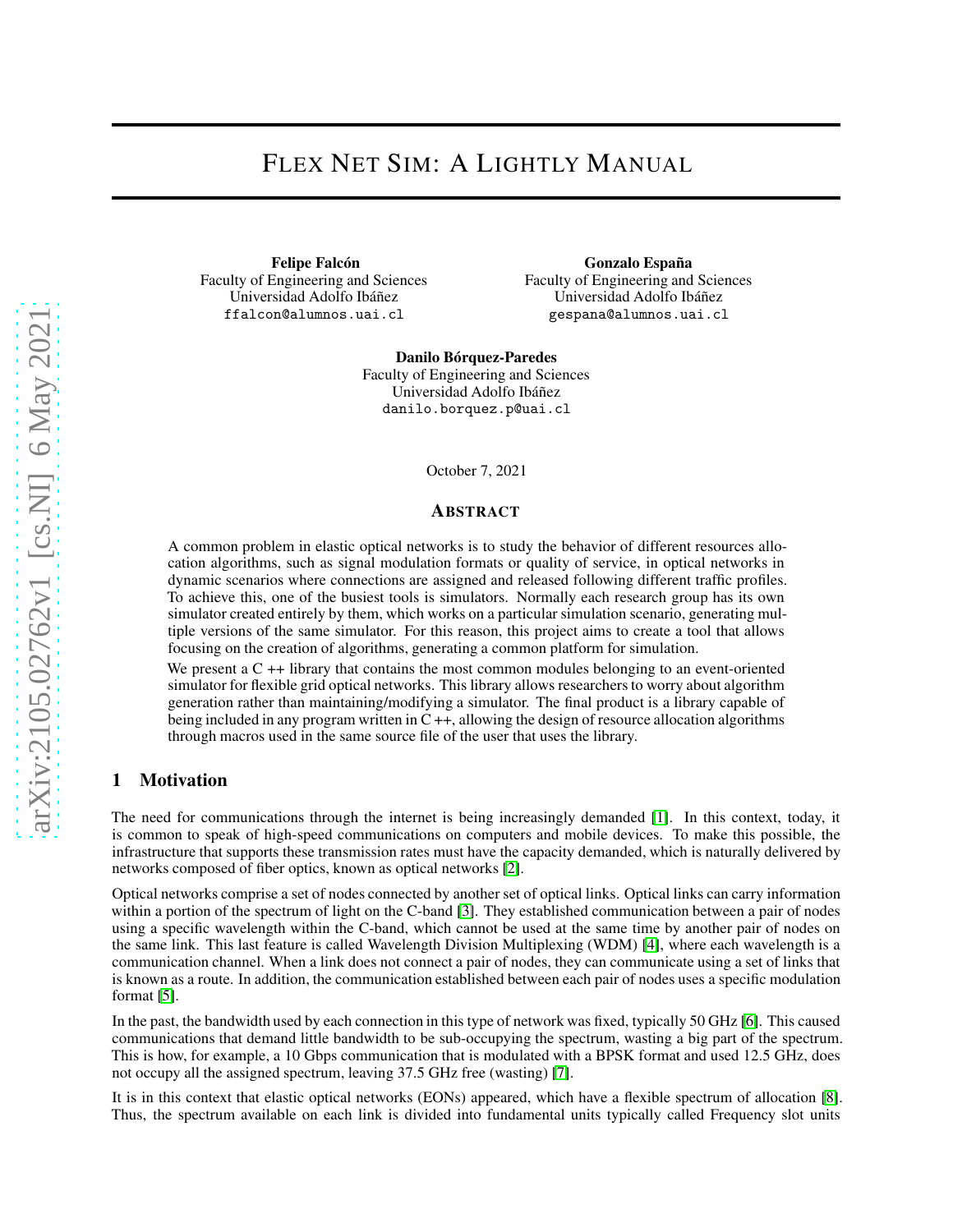(FSU). In this context, each connection comprises one or more FSUs, which together satisfy the bandwidth demand of a connection fulfilling a couple of restrictions: continuity and continuity. The continuity constraint states that if a connection uses over one link in the network, then the FSUs used must be the same throughout the entire route. The contiguity constraint instead forces the FSUs used by a connection to be side by side, with no gaps in between.

A common problem to solve is that of assigning a route, a modulation format, and a set of slots to specific connections. We know this problem as Routing, Modulation Level, and spectrum assignment problem (RMLSA) [\[9\]](#page-8-0). The scenarios in which it solved this problem can be two, depending on the traffic profile used: static and dynamic [\[10\]](#page-8-1). In the static scenario, the set of connections to be assigned is known a priori, so it is usually solved with integer linear programming techniques or meta-heuristics . In a dynamic scenario, the connection requests are random, as is the connection time. This scenario is normally solved through implementing heuristics, using an optical network simulator as a simulation tool.

The amount of simulation software related to elastic optical networks is not very large. Among the simulation tools available are EONS [\[11\]](#page-8-2), ElasticO++ [\[12\]](#page-8-3), FlexGridSim [\[13\]](#page-8-4) and CEONS [\[14\]](#page-8-5). EONS is a dynamic traffic simulator written in java, with algorithms previously designed for the RSA problem. It does not work by incorporating modulation formats into the algorithms and blocking probability as the final metric. It is not a flexible tool for studying new algorithms and new metrics. ElasticO++ is a framework for the simulation of flexible grid optical networks, but it works as an extension of another simulator called OMNET++ [\[15\]](#page-8-6). It assumes a structure in the resource allocation algorithms, so each new algorithm must use that structure. It works with terms such as inheritance and interfaces, making it an extra barrier to entry when using this simulator. Finally, the repository in bitbucket is no longer accessi-ble <sup>[1](#page-1-0)</sup>. FlexGridSim is an extremely simple simulator written in Java, based on WDMSim [\[16\]](#page-8-7). It has relatively poor documentation, and it does not show how the new algorithms are created, so it is not an easy-to-use tool. CEONS is written in Java with a friendly graphical interface. Its major problem is that it comes with the algorithms already set, so it is not made mainly to create them but to see how they behave under different parameters. ONS is written in Java, and it tries to provide a simple way to implement new RWA / RSA / RMLSA algorithms. It is a complete simulator, but it comes with pre-defined statistics. The programmer must know concepts of inheritance or interfaces, typical of object orientation that can be an entry barrier for using the software. Finally, SNetS It is also written in Java, but it works as a local server that runs the simulation. The algorithms are also pre-programmed, so it does not seem to help to create new ones.

In this paper we present an event-oriented simulation library for elastic optical networks written in C ++. The architecture of the library gives researchers great flexibility to create resource allocation algorithms, as well as to insert variables intended to measure any aspect of the algorithm. Its C ++ programming allows you to take advantage of the performance offered by this language in terms of runtime.

In Section 2 we presented how the library should be installed. Section 3 shows the major commands that can be used, as well as the general structure of algorithm programming. Section 4 presents examples of algorithms performed using the library, and finally in section 5 we present the conclusions.

# 2 Installation and compilation

We detailed the installation method for the most common operating systems below. There is also a big header file version that can be downloaded directly from the repository<sup>[2](#page-1-1),[3](#page-1-2)</sup>. This type of file usually contains all the code of a system in a single document which can be included within a  $C / C$  ++ program. The big header file of the Flex Net Sim library contains all the code necessary for the operation of the library, and you only need to add it to the project in which you want to use it.

## 2.1 Dependencies

The simulation library is written in  $C ++$ , using the  $C ++11$  standard. For this reason, an obvious dependency is a C ++ compiler installed on the machine where the library will be used.

The second dependency required is the software build, test, and package tool called CMake [\[17\]](#page-8-8), in its 3.15 version. This tool is used to compile the library using the compiler installed in the operating system, as well as the unit tests that allow to corroborate its operation.

<sup>1</sup> [https://bitbucket.org/Stange/elastico/](https://bitbucket.org/Stange/elastico/ )

<span id="page-1-0"></span> $^{2}$ <https://gitlab.com/DaniloBorquez/flex-net-sim>

<span id="page-1-2"></span><span id="page-1-1"></span> $^3$ <https://daniloborquez.gitlab.io/flex-net-sim/simulator.hpp>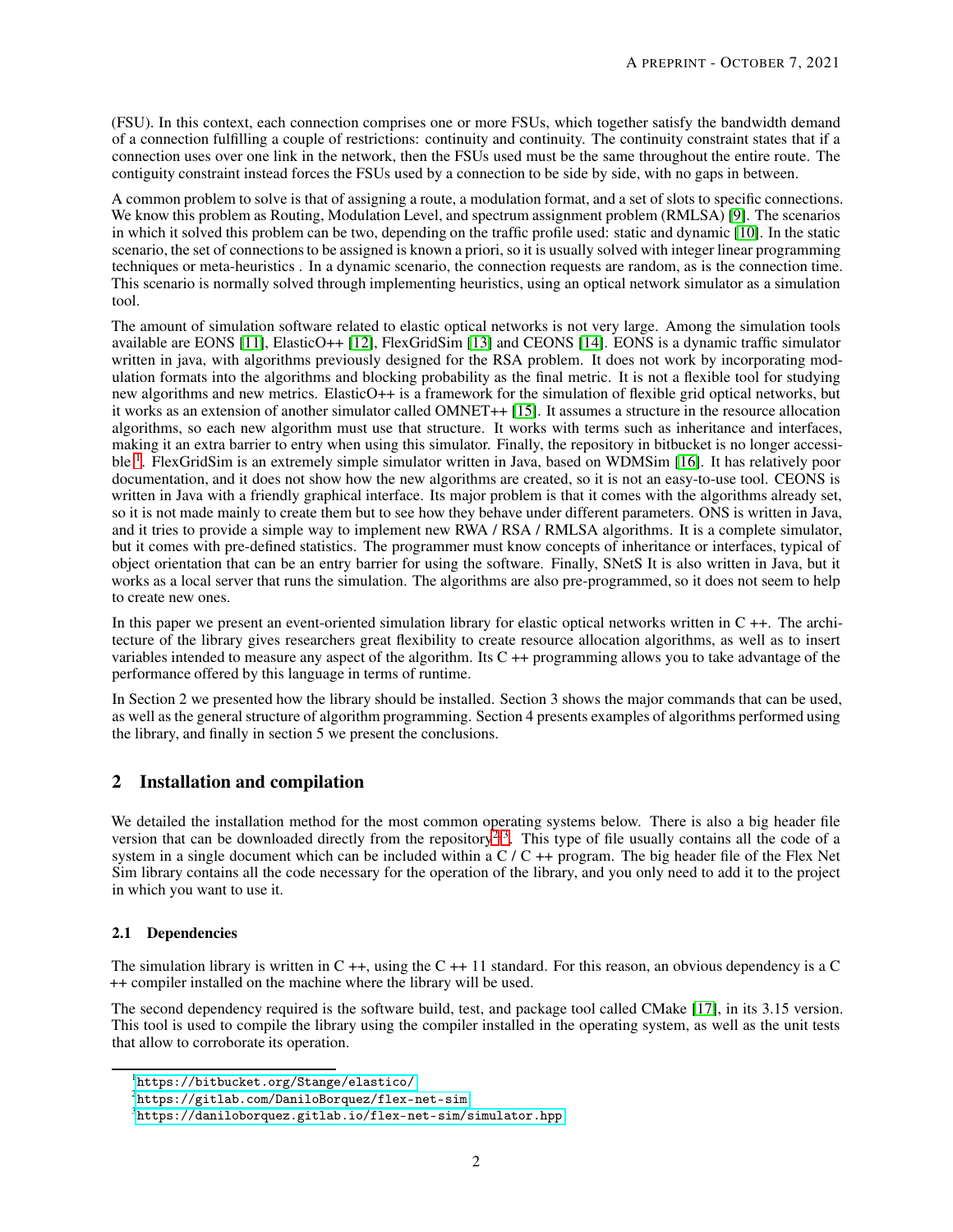Finally, the simulation library uses Catch2 [\[18\]](#page-8-9) for implementing the unit tests. Although this is clearly a dependency, Flex Net Sim uses Cath2's big header file for testing, which is already embedded within Flex Net Sim. The prior installation of this library on the computer where the simulations will be made is unnecessary.

## 2.2 Compiling and installing library

To compile and install Flex Net Sim we use CMake, following the coming four steps: first we create a folder where we will set up the library, later we prepare the compilation files. Then we compile through the *build* option that CMake has, and finally we install the library using the *install* option of CMake.

Although the commands to install the library are very similar to each other, we prefer to display them for each selected operating system separately to avoid possible confusion.

## 2.2.1 Windows

The default folder used to install programs on Windows operating systems is Program Files. Cmake installs Flex Net Sim by default in this folder as well. To do this, you must open a windows console as administrator and execute the following commands:

```
$ mkdir build
$ cd build
$ cmake . .
$ cmake --build . --config Release
$ cmake - in stall.
```
#### 2.2.2 Unix systems

On Unix systems, the default folder chosen to install the library is /usr/local/lib/. The following commands written in a terminal allow the installation of the library:

```
$ mkdir build
$ cd build
$ cmake . .
$ cmake --build.
$ sudo cmake -- in stall.
```
#### 2.3 Compiling and linking to your program

Using the library in a project written in C ++ is through the *include* keyword, like any other library. If you use the big header file, then just add the library with the double quotes, depending on the location you chose. If you use the previously installed version, then by default it is installed inside a folder called fnsim, so when including it in your project you must refer to this library as shown below.

#include <fnsim/simulator.hpp>

To compile the project, we simply called the compiler from the console, taking care that there is a version higher than the C ++ 11 standard installed. One way to ensure this requirement is by adding the corresponding flag to the compilation. If we compile the project using the installed library, then we need to add the -lfnsim flag to the compilation line.

 $$ g++ - std=c++11 <$ your cpp files >  $-I$ fnsim

With windows, the compilation is a little different. Windows does not have a well-defined folder to store the libraries and includes, depending heavily on the compilers that are installed in the operating system. Therefore, the corresponding flags must be added to the compilation line. The following command assumes a library installation in the path C:/Program Files (x86)/flexible-networks-simulator/.

```
\text{\$} g++ -std=c++11 <your cpp files >
−I "C:/ Program Files (x86)/ flexible –networks – simulator/include/"
−L"C:/Program Files (x86)/flexible – networks – simulator/lib /" – lfnsim
```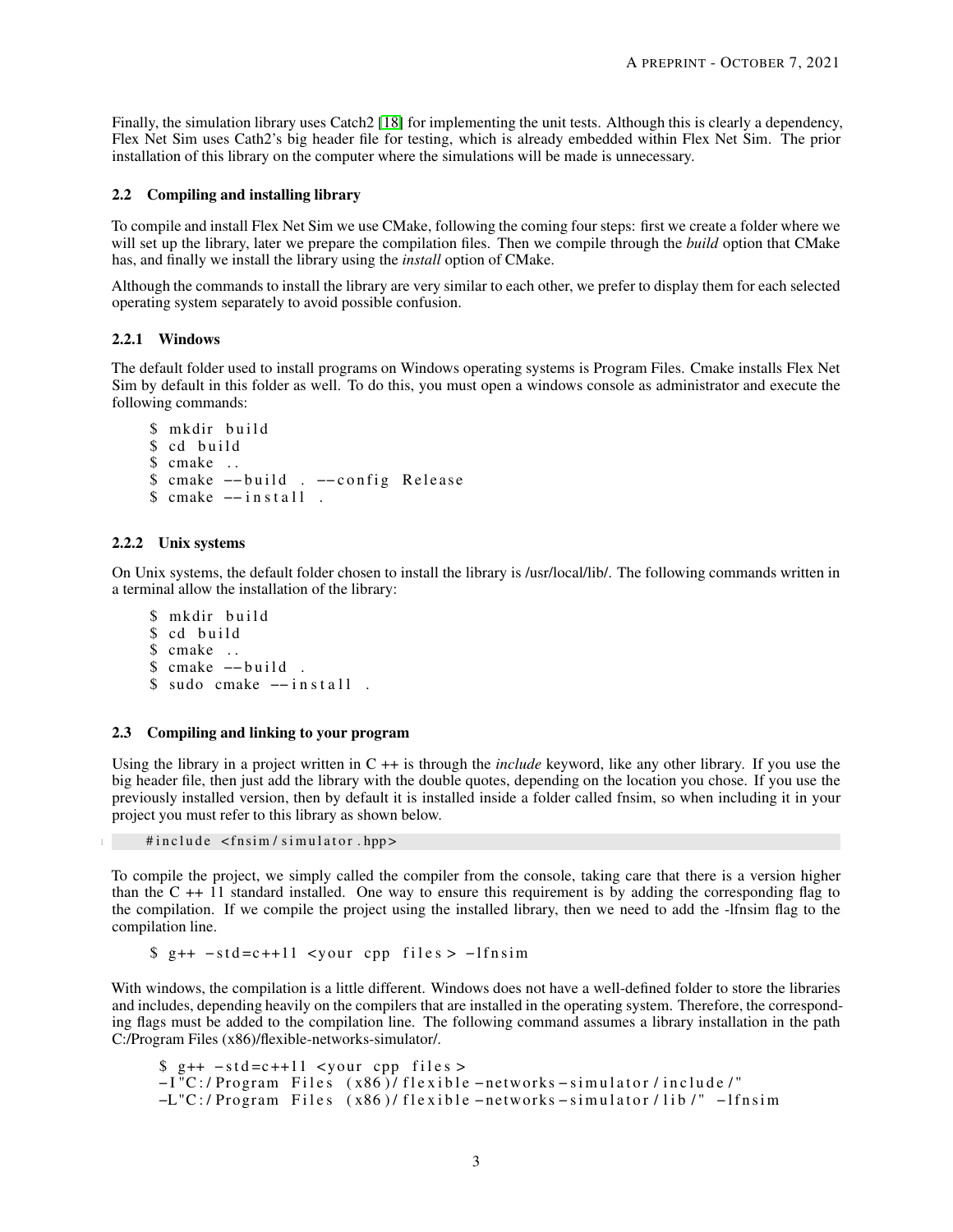# 3 Using library

In this section we show how to use the Flex Net Sim library in a C++ code.

## 3.1 Principal commands

In order to use Flex Net Sim library to create Flexible Grid Optical Network simulations in your program, we require two elements: a Simulator object and an Allocation function, which corresponds to the desired allocation algorithm.

We must instantiate the Simulator object inside the main function of the program. We can achieve this through three different constructors.

• The empty/void constructor, which receives no argument.

```
1 Simulator sim = Simulator();
```
• The Network routes and paths constructor, which receives as first and second argument the path to the JSON files containing information about the desired Network routes and paths, respectively.

```
Simulator \sim sim = Simulator (std::string("routers.ison").std :: string("paths . json"));
```
• The Network routes, paths and bit rate constructor, which receives the same two arguments as the former constructor and the path to a JSON file containing information about the desired bit rates to use as third argument.

```
Simulator \, sim = Simulator (std::string ("routes.json"),std::string("paths.jpg , json"), std::string("bit\_rates.jpg");
```
All the constructors will instantiate a Simulator object with default values for several attributes (arrive and departure ratios, goal connections, arrival seed, departure seed, bit rate seed, bitrates, among others).

We must define the allocation algorithm in the global scope, between two function macros, BE-GIN ALLOC FUNCTION(<name>) and END ALLOC FUNCTION, and usually after the includes and before the main function. The name argument in the macro is the desired name for the allocation function to create.

The allocation algorithm will be called every time there is a connection request between any pair of nodes. Within it, we can use various macros, which are listed below:

- NUMBER OF ROUTES returns the number of routes between the source and destination nodes of the current request.
- NUMBER\_OF\_LINKS(route) returns the number of links between the source and destination nodes of the current request in a given route. The route is an integer representing the route position, starting from 0.
- LINK\_IN\_ROUTE(route,link) returns the reference (pointer) to a given link in a given route between the source and destination nodes of the current request. The route is an integer representing the route position, starting from 0. The link is an integer representing the link position in the specific route, starting from 0.
- LINK\_IN\_ROUTE\_SRC(route,link) returns the Id of the source node from the reference to a given link in a given route. The route is an integer representing the route position, starting from 0. The link is an integer representing the link position in the specific route, starting from 0.
- LINK\_IN\_ROUTE\_DST(route,link) returns the Id of the destination node from the reference to a given link in a given route. The route is an integer representing the route position, starting from 0. The link is an integer representing the link position in the specific route, starting from 0.
- LINK\_IN\_ROUTE\_ID(route,link) returns the Id from the reference to a given link in a given route. The route is an integer representing the route position, starting from 0. The link is an integer representing the link position in the specific route, starting from 0.
- REQ SLOTS(position) returns the number of required slots of a Bit Rate object inside the Bit Rate vector at a desired position. The position is an integer representing the bitrate position, starting from 0.
- REQ\_BITRATE returns the value (as float) of the Bit Rate (in bits/s) from the Bit Rate object.
- REQ BITRATE STR returns the value (parsed as string) of the Bit Rate (in bits/s) from the Bit Rate object.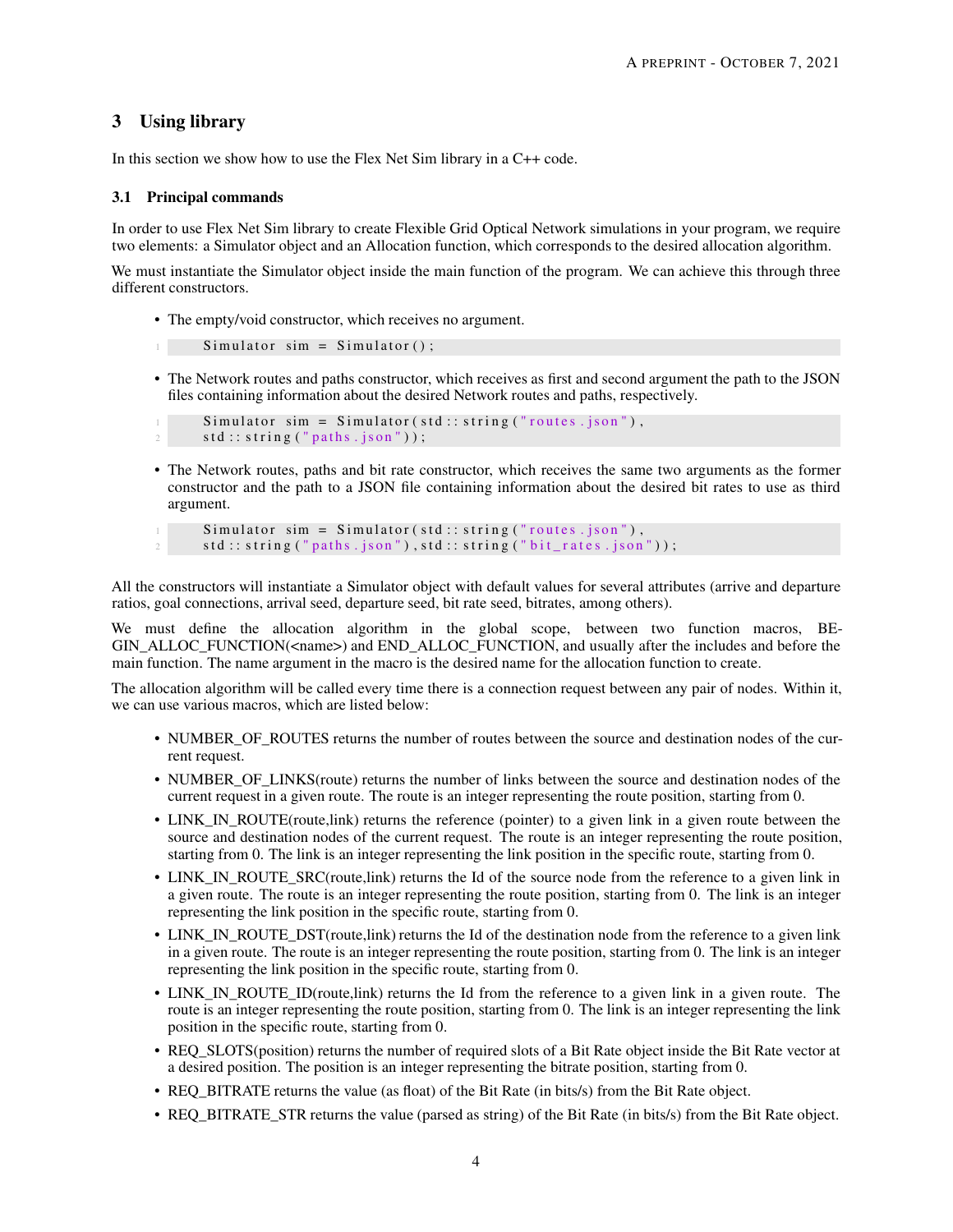- REQ\_REACH(position) returns the reach of the required Bit Rate from its reach vector at a desired position. The position is an integer representing the bitrate position, starting from 0.
- REO MODULATION(position) returns the modulation format of the required bitrate from its modulation vector at a desired position. The position is an integer representing the bitrate position, starting from 0.
- ALLOC SLOTS(link,from,to) it is used to Allocate a desired number of slots (starting at "from" position, ending at "to - 1" position) inside a given link whenever appropriate depending on the algorithm to be coded. The link is an integer representing the link id, starting from 0.
- SRC returns the Id of the source node in the current request.
- DST returns the Id of the destination node in the current request.

Note that these functions are useful for iterate over all links of all routes and allocating slots in the desired and suitable links. For instance, a loop over NUMBER\_OF\_ROUTES will iterate over all routes. Inside this loop, another loop iterating over NUMBER OF LINKS(route) can iterate over all the links inside each specific route. This allows any link in any route to be reached with LINK\_IN\_ROUTE(route,link) and thus we can allocate their slots with ALLOC\_SLOTS(link,from,to).

Be aware that it's possible to call any of the Link's methods at the end of the LINK\_IN\_ROUTE(route,link) function macro. For instance, if we need the number of slots in a link from a route, it is possible to call LINK\_IN\_ROUTE(route, link)->getSlots(). Also we can add some statistical variables created by us to store any relevant information that we want to save.

Finally, when it is possible to allocate the required slots or not, depending on the algorithm to be coded, we shall return an ALLOCATED or NOT\_ALLOCATED . These return values are required, as they will be used for calculating the Blocking probability shown on the console log.

For instance, the skeleton of an Allocation Algorithm definition should follow a pattern as shown below:

```
BEGIN_ALLOC_FUNCTION ( exampleName )
2 \left| \right| {
\mathfrak{g} for (iterate / traverse routes / links /...)
4 \left\{\right.} \left.\right.5 . . .
6 some statistic variable
7 . . .
8 if (condition is met)
9 return ALLOCATED;
10 . . .
\begin{array}{ccc} 11 & & & \end{array}12 ...
13 return NOT_ALLOCATED;
1415 END_ALLOC_FUNCTION
```
Once defined the Allocation function and instantiated a Simulator object, then it is required to set the allocation algorithm to be used by the simulation with the function macro USE\_ALLOC\_FUNCTION(<name>, <simulator>). The name argument is the same name used when the desired allocation function was defined and the simulator argument is a simulator object.

For instance, the code below will link the sim Simulator object to the exampleName allocation algorithm in order to use that algorithm to run the simulations afterwards.

USE\_ALLOC\_FUNCTION ( exampleName, sim ) ;

So far any default simulator object has the default attributes. If any attribute needs to be changed, we could change it by using any of the attribute setters.

Once everything is set up correctly for the simulation, we initialize the simulator and we execute it. The simulator not accepts new changes after the initialization through the init() method.

The simulator initialization will properly set the simulation clock to 0 and other needed variables. Once the simulator is run, it will output information corresponding to the principal parameters, and the used algorithm for the simulation. As simulations go on, the Simulator will output the progress of the simulation on the console.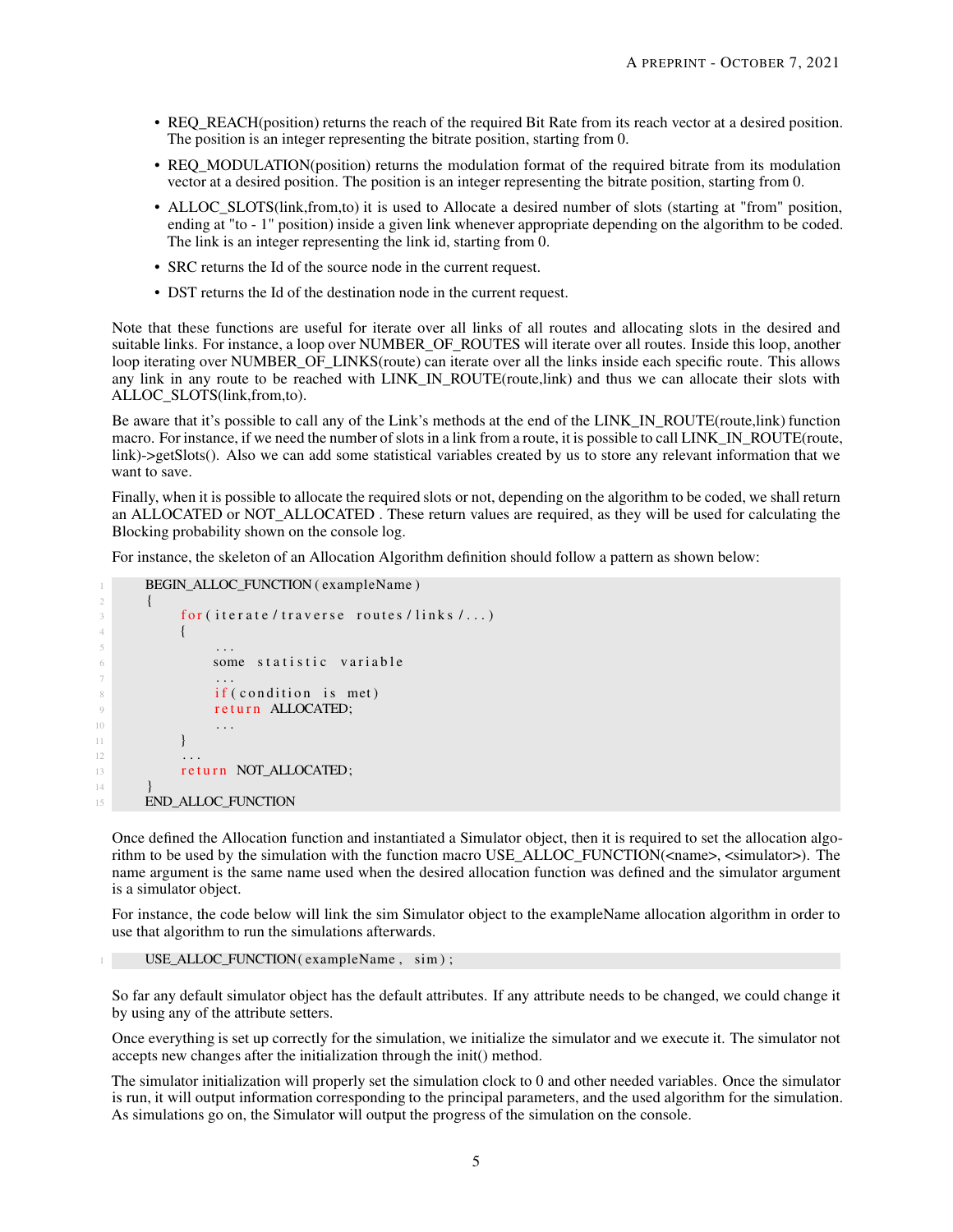

Figure 1: Simulations performed with 1 route, all conections with BPSK modulation format and not considering optical reach

## 4 Examples

The simulator library was tested with three different algorithms, that were used in [\[19\]](#page-8-10). A brief description about the algorithms are showed next:

- First Fit (FF): The connection request is allocated in the first spectrum space that match with the required bandwidth. Usually the algorithm goes from the lowest frequency in the spectrum to the highest, and if it found sufficient space that satisfies requirement, then allocate the resources,
- Exact Fit (EF): This algorithm focus on allocate the connection demand in a space in the spectrum that exactly match with the spectrum requirement. When not space that match exactly is found, then it works as a FF algorithm.
- First-Last-Fit (FLF): The connection demands are divided into two groups according to a threshold, and they use a First Fit algorithm in a forward or a reverse way. In this work we use the bitrate as threshold, so demands that are less than 100 Gbps use the FF algorithm from the lowest to the highest spectrum slots, meanwhile the connections with a bitrate greater or equal to 100 Gbps use the FF algorithm from highest to slower spectrum slot.

The parameters of the network used are presented in the Table [1:](#page-5-0)

| <b>Parameter</b>  | Value                                                                           |
|-------------------|---------------------------------------------------------------------------------|
| Topology          | NSFNet (14 nodes, 42 links)                                                     |
| Capacity per link | 320 slots                                                                       |
| <b>Bitrates</b>   | $10, 40, 100, 400, 1000$ Gbps                                                   |
| Modulation        | BPSK, QPSK, 8-QAM,                                                              |
| formats           | 16-QAM, 32-QAM, 64-QAM<br>$T_{\rm e}$ k l $\sim$ 1. Materials Chance tenistics. |

<span id="page-5-0"></span>Table 1: Network Characteristics

We use our library in three different scenarios: simple, with multiple routes, and considering modulation formats and optical reach. The first scenario is the simplest possible. There is no reach so that the algorithm can make connections independently of the route length. Also, each pair of nodes can be communicated only by one route. The second scenario is made with three possible routes: if the allocation process fails with the first route, then there is a second attempt with the second route. Finally, if the second route fails, there is a third attempt with the third route. The last scenario considers three routes, optical reach, and modulation format. The algorithm starts with the modulation format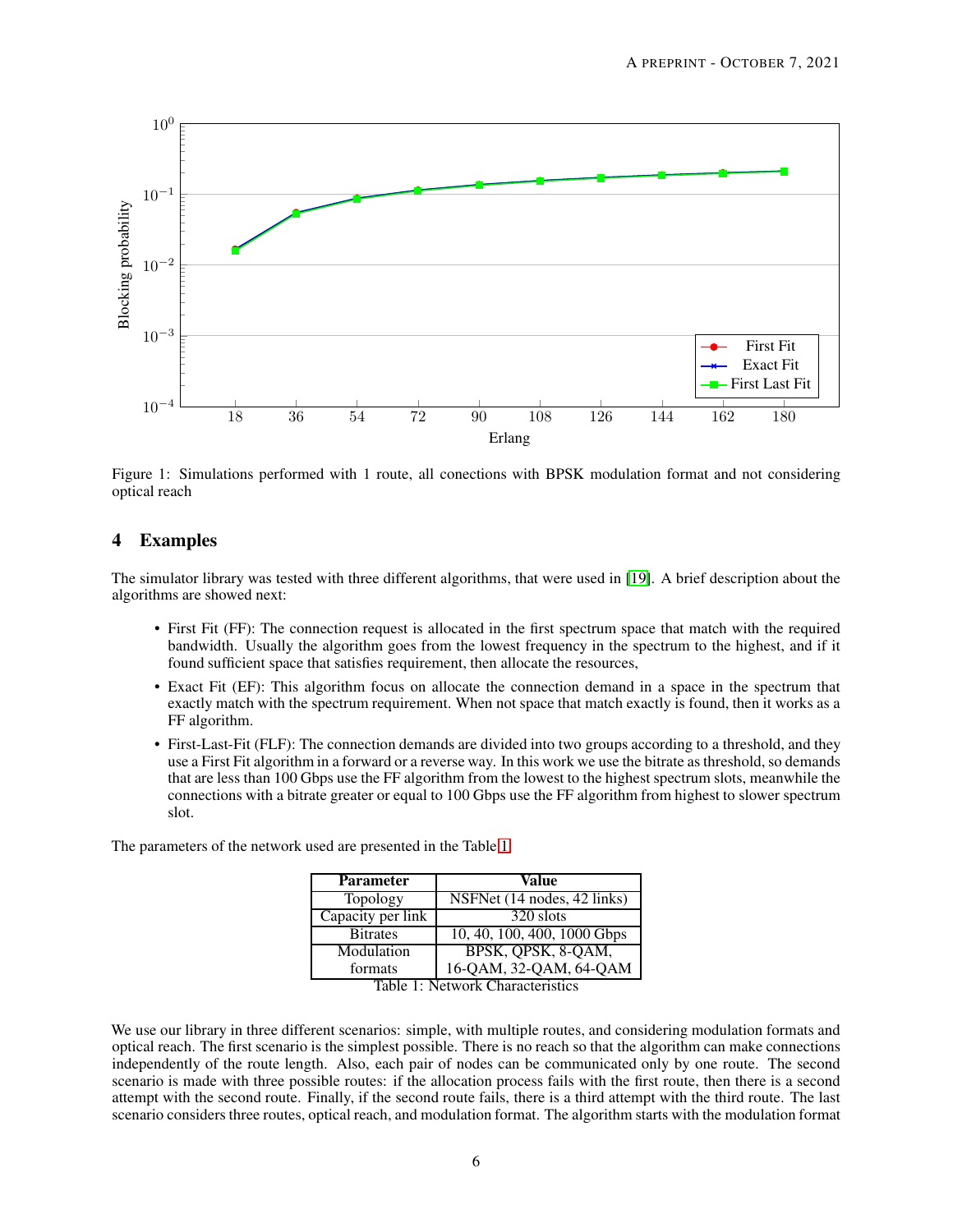

Figure 2: Simulations performed with 3 routes, all conections with BPSK modulation format and not considering optical reach



Figure 3: Simulations performed with 3 routes, using modulation formats and optical reachs presented in Table [2](#page-7-8)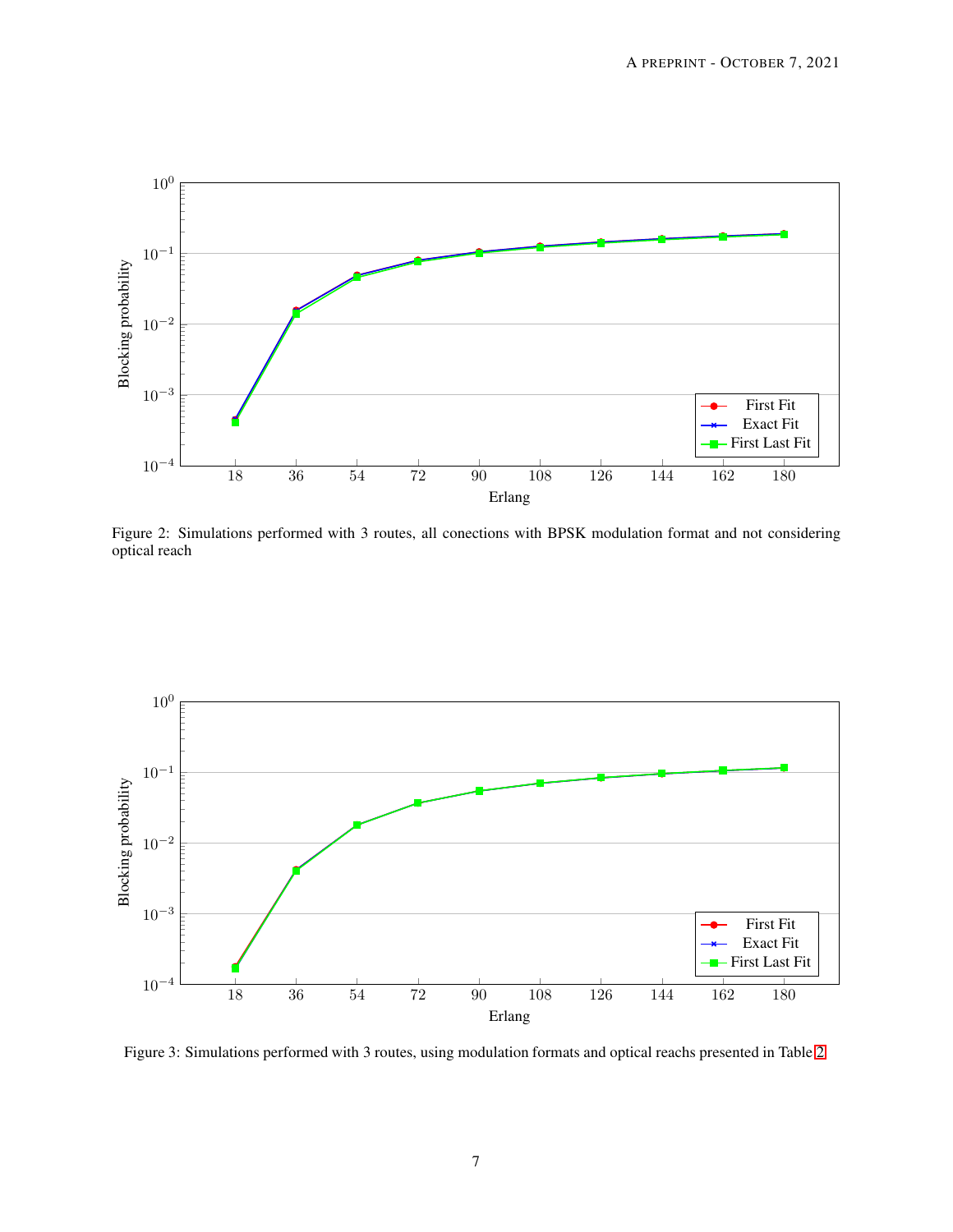that uses fewer slots (more complex modulation format) and sequentially moves to the simplest modulation format, using more slots. That is made for each route.

| <b>Modulation</b> | optical reach [km] | <b>Bitrates [Gbps]</b> |    |     |     |      |
|-------------------|--------------------|------------------------|----|-----|-----|------|
|                   |                    | 10                     | 40 | 100 | 400 | 1000 |
| <b>BPSK</b>       | 5520               |                        |    |     | 32  | 80   |
| <b>QPSK</b>       | 2720               |                        |    |     | 16  | 40   |
| $8-QAM$           | 1360               |                        | ာ  | 2   | 11  | 27   |
| $16-QAM$          | 560                |                        |    |     |     | 20   |
| $32-0AM$          | 240                |                        |    |     |     | 16   |
| 64-OAM            | 80                 |                        |    |     |     | 14   |

Finally, the optical reach and modulation formats are presented in Table [2](#page-7-8) [\[7\]](#page-7-6).

<span id="page-7-8"></span>Table 2: Optical reach per modulation format and FSU requirements per bit-rate and modulation format pair, for a BER value equal to  $10^{-6}$ .

We simulate 10<sup>7</sup> connection requests, following a Poisson traffic with  $\lambda \in \{18, 36, 54, 72, 90, 108, 126, 144, 162, 180\}$ , and  $\mu$  fixed in 10. The bitrate requests follows a uniform distribution, where each bitrate is demanded with a probability equals to  $\frac{1}{6}$ .

The results show that the behavior of these algorithms is quite similar for the conditions tested within each scenario. It can be seen that the blocking probability curves decrease with increasing the number of routes used, and also with increasing the number of modulation formats because of the fewer number of slots required. The results got by the Flex Net Sim library in the different scenarios are as expected.

# 5 Conclusion

In this work, an event-oriented simulation library in flexible grid optical networks was presented. The library aims to facilitate the implementation and testing of new resource allocation algorithms in programs written in C ++.

We implement three algorithms , which were executed in three different scenarios. The results show that the behavior of the library was as expected, reducing the probability of blocking in the scenarios that provided more opportunities for resource allocation.

In the future, we expect to extend this library to implement algorithms in flexible grid optical networks in the domain of Spatial Division Multiplexing and Band Division Multiplexing.

# <span id="page-7-0"></span>References

- [1] Luae Al-Tarawneh, Ali Alqatawneh, Ashraf Tahat, and Omar Saraereh. Evolution of optical networks: From legacy networks to next-generation networks. *Journal of Optical Communications*, 2021.
- <span id="page-7-1"></span>[2] Anna Tzanakaki, Manos Varvarigos, Raul Muñoz, Reza Nejabati, Noboru Yoshikane, Markos Anastasopoulos, and Gerhard Goos. *Optical Network Design and Modeling*. Springer International Publishing, 1 edition, 2020.
- <span id="page-7-2"></span>[3] Alessio Ferrari, Antonio Napoli, Johannes K. Fischer, Nelson Costa, Andrea D'Amico, Joao Pedro, Wladek Forysiak, Erwan Pincemin, Andrew Lord, Alexandros Stavdas, Juan Pedro F.P. Gimenez, Gunther Roelkens, Nicola Calabretta, Silvio Abrate, Bernd Sommerkorn-Krombholz, and Vittorio Curri. Assessment on the Achievable Throughput of Multi-Band ITU-T G.652.D Fiber Transmission Systems. *Journal of Lightwave Technology*, 38(16):4279–4291, 2020.
- <span id="page-7-4"></span><span id="page-7-3"></span>[4] Biswanath Mukherjee. *Optical WDM Networks*. Springer US, 1 edition, 2006.
- <span id="page-7-5"></span>[5] Victor López and Luis Velasco. *Elastic Optical Networks*. Springer, Cham, 2016.
- [6] S.J. Yoo, Andrew Lord, Masahiko Jinno, and Ori Gerstel. Elastic optical networking: a new dawn for the optical layer? *IEEE Communications Magazine*, 50(2):s12–s20, 2012.
- <span id="page-7-6"></span>[7] F. I. Calderón, A. Lozada, D. Bórquez-Paredes, R. Olivares, E. J. Davalos, G. Saavedra, N. Jara, and A. Leiva. Ber-adaptive rmlsa algorithm for wide-area flexible optical networks. *IEEE Access*, 8:128018–128031, 2020.
- <span id="page-7-7"></span>[8] Shruti Dixit, Deepak Batham, and Ravindra Pratap Narwaria. *Elastic Optical Network : A Promising Solution for Future Communication*. Springer Singapore, 2021.